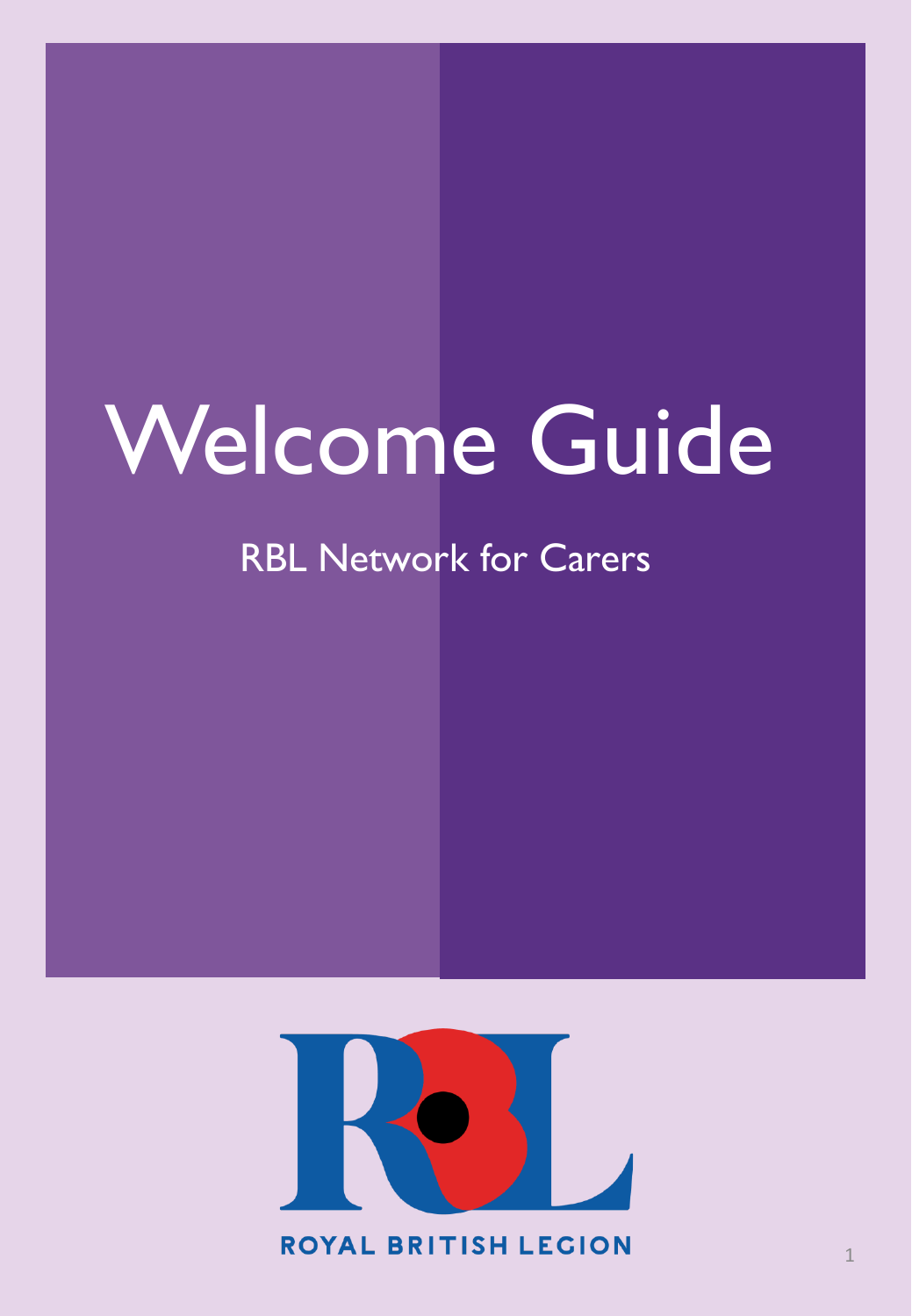# What is Network for Carers?

Network for Carers project will support carers within the Armed Forces Community, offering monthly social groups, both faceto-face and virtually. These will provide opportunities for carers in the armed forces community to share experiences, give support to each other and have a short break from caring responsibilities.

The groups will be located across the UK, in locations with an Armed Forces Community connection which will provide a safe and welcoming environment for the groups to meet.

Volunteers will play a vital role in the project. Each group will be coordinated and led by Support Group Facilitators and Support Group Administrators.



Network for Carers is funded by a grant from the Armed Forces Covenant Fund Trust's Tackling Loneliness programme.

#### THE ARMED FORCES **OVENANT FIIND TRIIST**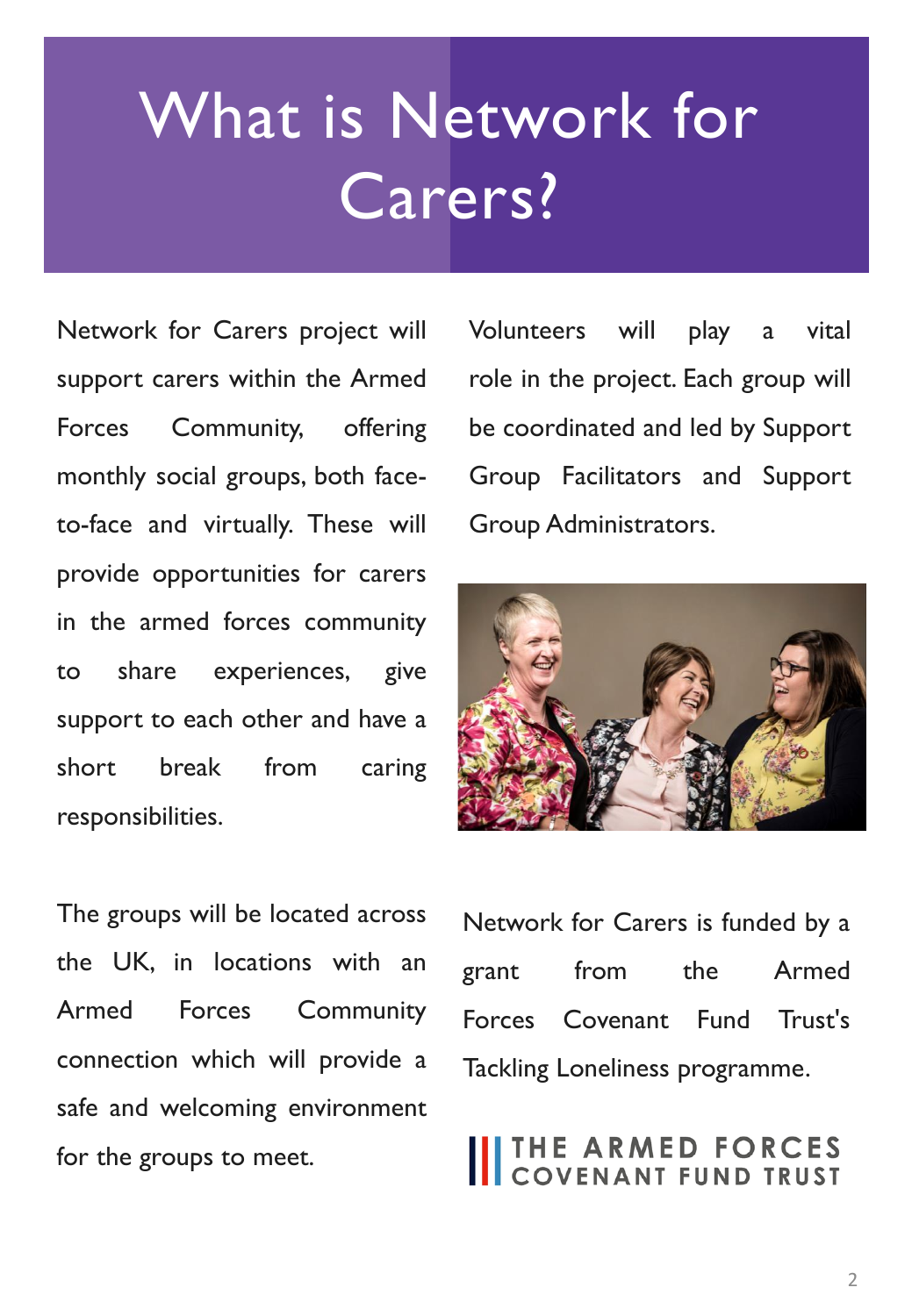# How we can support you

Our groups will provide you with the opportunity to share your experiences with likeminded people, as well as develop new friendships and interests.





#### **Face-to-Face Social Groups**

- ❖ Monthly face-to-face social group sessions
- ❖ A programme of activities, themes and discussions tailored to the interests of the group
- ❖ Hosted at unique venues associated with the Armed Forces community



#### **Virtual Social Groups**

- ❖ Virtual social group sessions for those who cannot attend a face-to-face group
- ❖ Held on a regular basis with greater flexibility
- ❖ A varied timetable of events, activities, and talks covering a wide-range of interests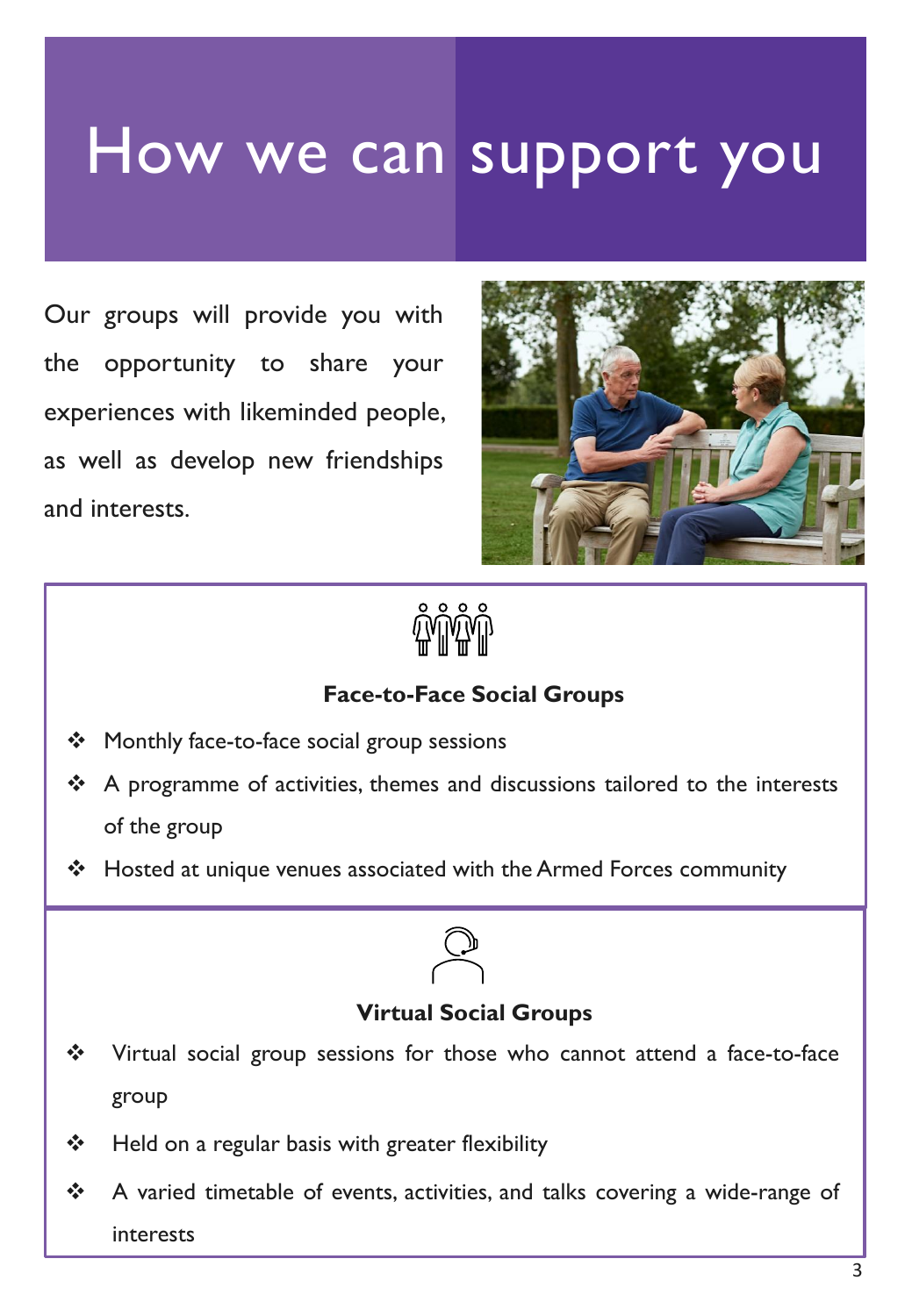# Where you can find us

#### **South-East**

- ❖ Imperial War Museum London
- ❖ The Historic Dockyard Chatham
- ❖ Royal Air Force Museum London





#### **West Midlands**

- ❖ National Memorial Arboretum
- ❖ Royal Air Force Museum Cosford
- ❖ Galanos House

#### **North-West**

❖ Imperial War Museum North

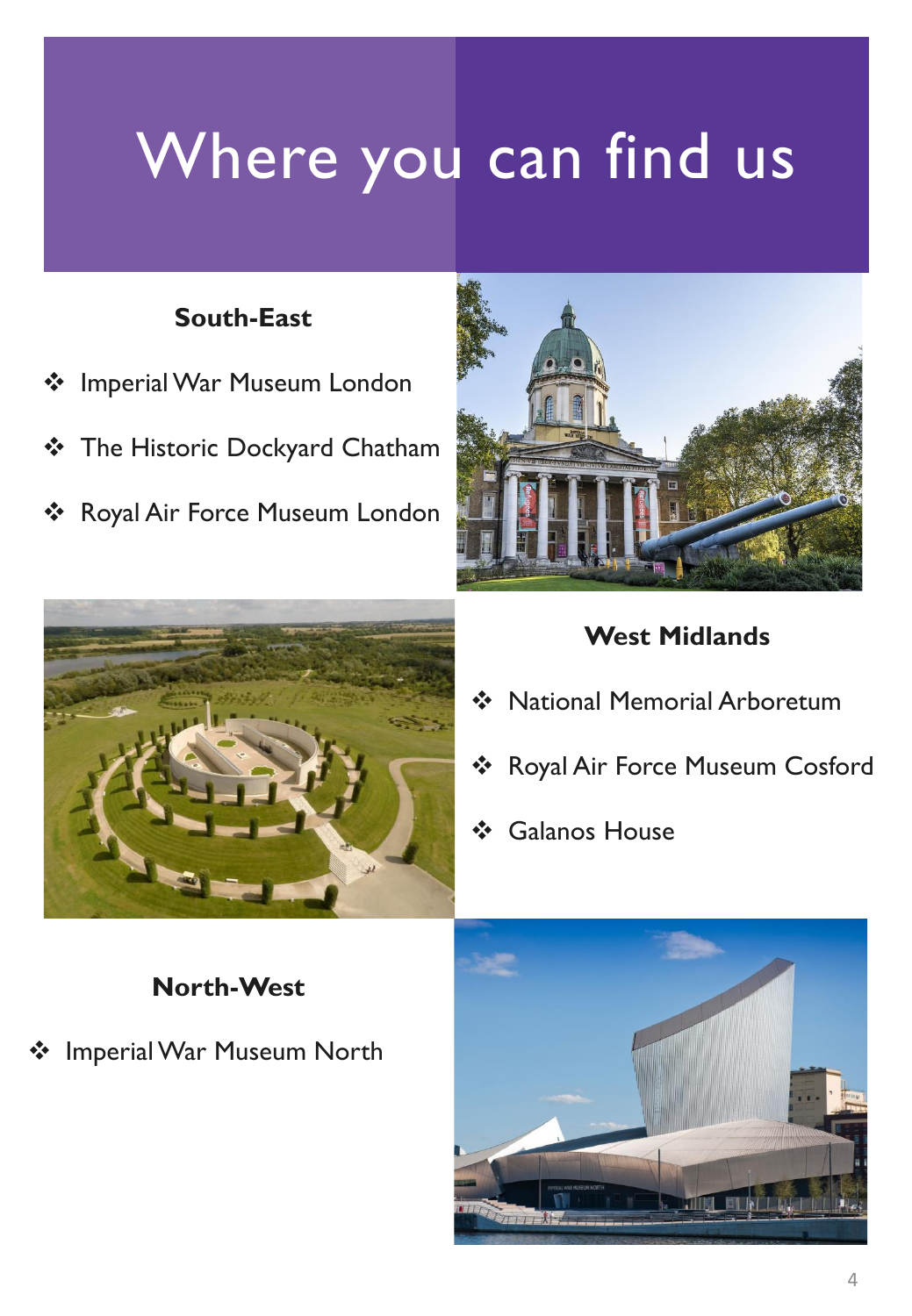# Where you can find us

#### **North-East**

❖ York Army Museum



**East Anglia**



❖ Imperial War Museum Duxford

- **South-West**
- ❖ Dunkirk Memorial House



**More venues to be confirmed soon, please contact the Network for Carers team for details of groups in your area.**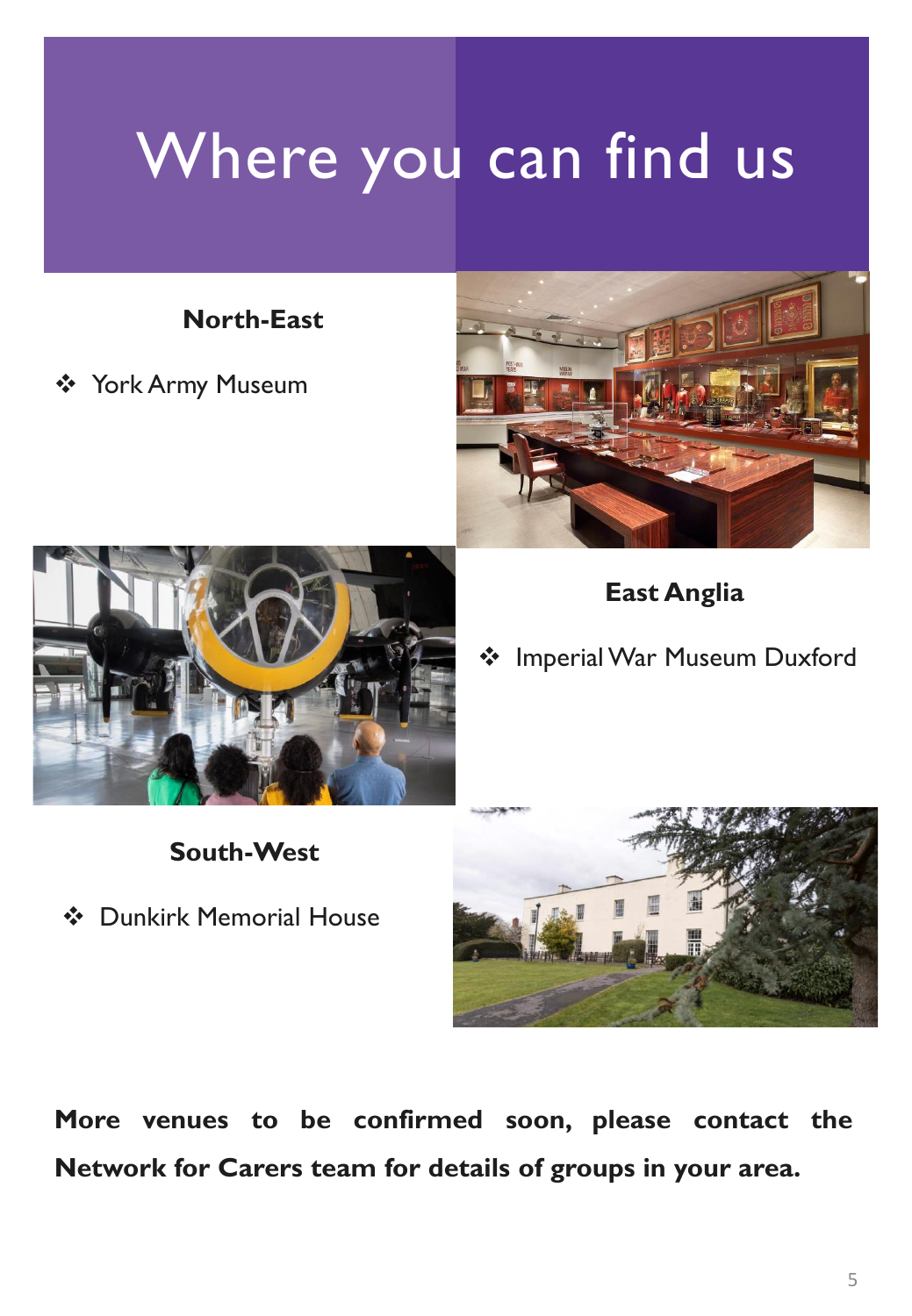# How to sign up

- 1. Your first step is to complete the Network for Carers registration form, this provides us with the necessary information to process your request.
- 2. A member of the team will then get in touch and welcome you to the project, providing you with all the information you need. This will also give you the opportunity to discuss any expectations or apprehensions and ask any questions.
- 3. Before you attend your first session, you will be provided with the opportunity to complete a survey known as the Warwick-Edinburgh Mental Wellbeing Scale (WEMWBS). Completion of this survey is **optional** however we are required to offer all participants the opportunity to complete the survey as part of the project's grant requirements.



4. You're now ready to attend your first session, whether that's face-to-face or virtual.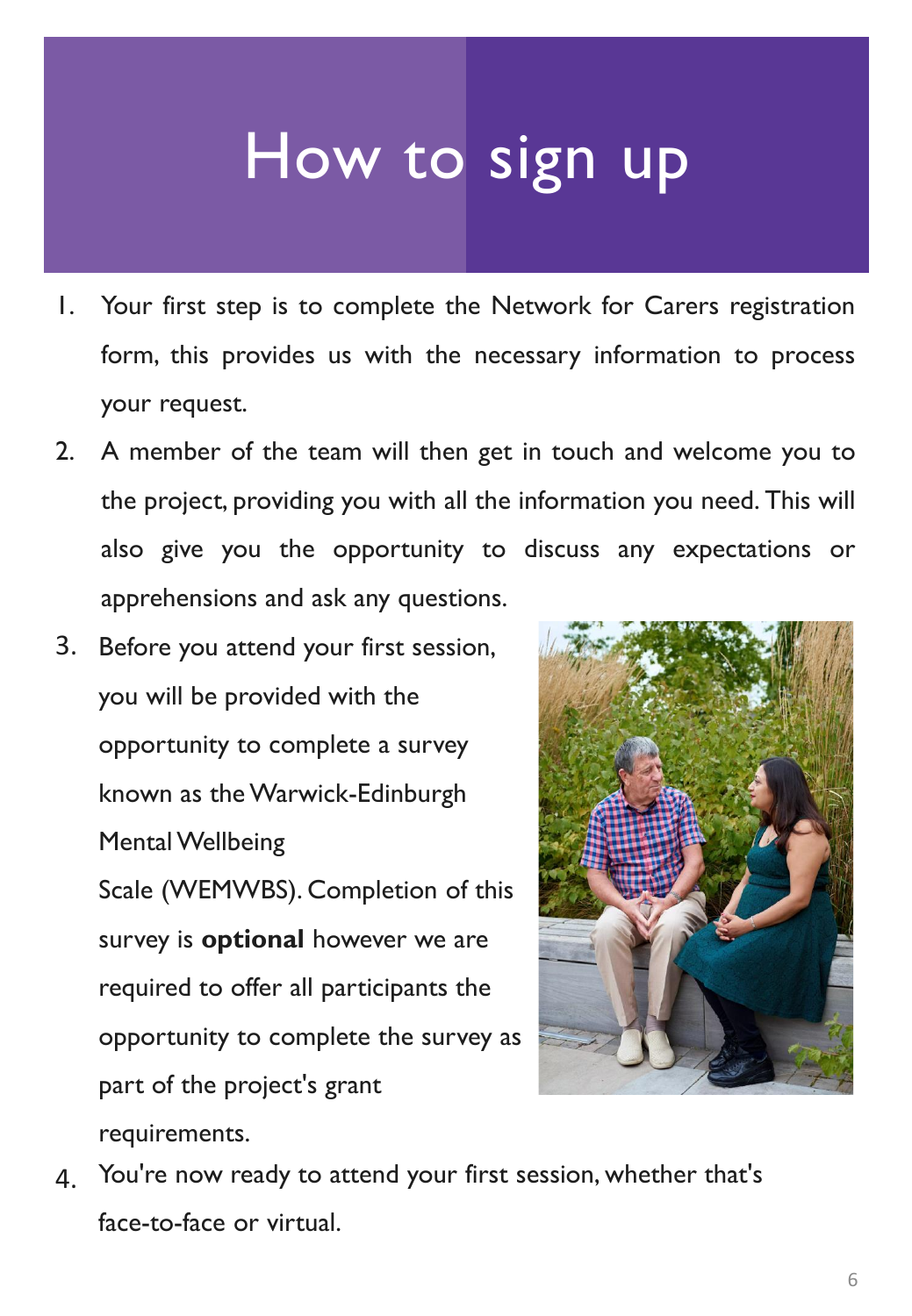# Who we support

- $\checkmark$  You must either be serving, have served in the Armed Forces, or be the dependent or carer of someone who is serving or has served. Dependents include children, spouses, and partners.
- $\checkmark$  We consider an adult or child to be a carer if they look after a family member, partner or friend who needs help because of their illness, frailty, disability, a mental health problem, or an addiction and cannot cope without their support.
- $\checkmark$  Please note that Network for Carers is not aimed at paid care workers who provide care as part of their employment.



Examples of who we support include:

- ➢ Veterans who have caring responsibilities
- ➢ Carers who care for a member of the Armed Forces **Community**
- $\triangleright$  Carers who currently serve in the UK Armed Forces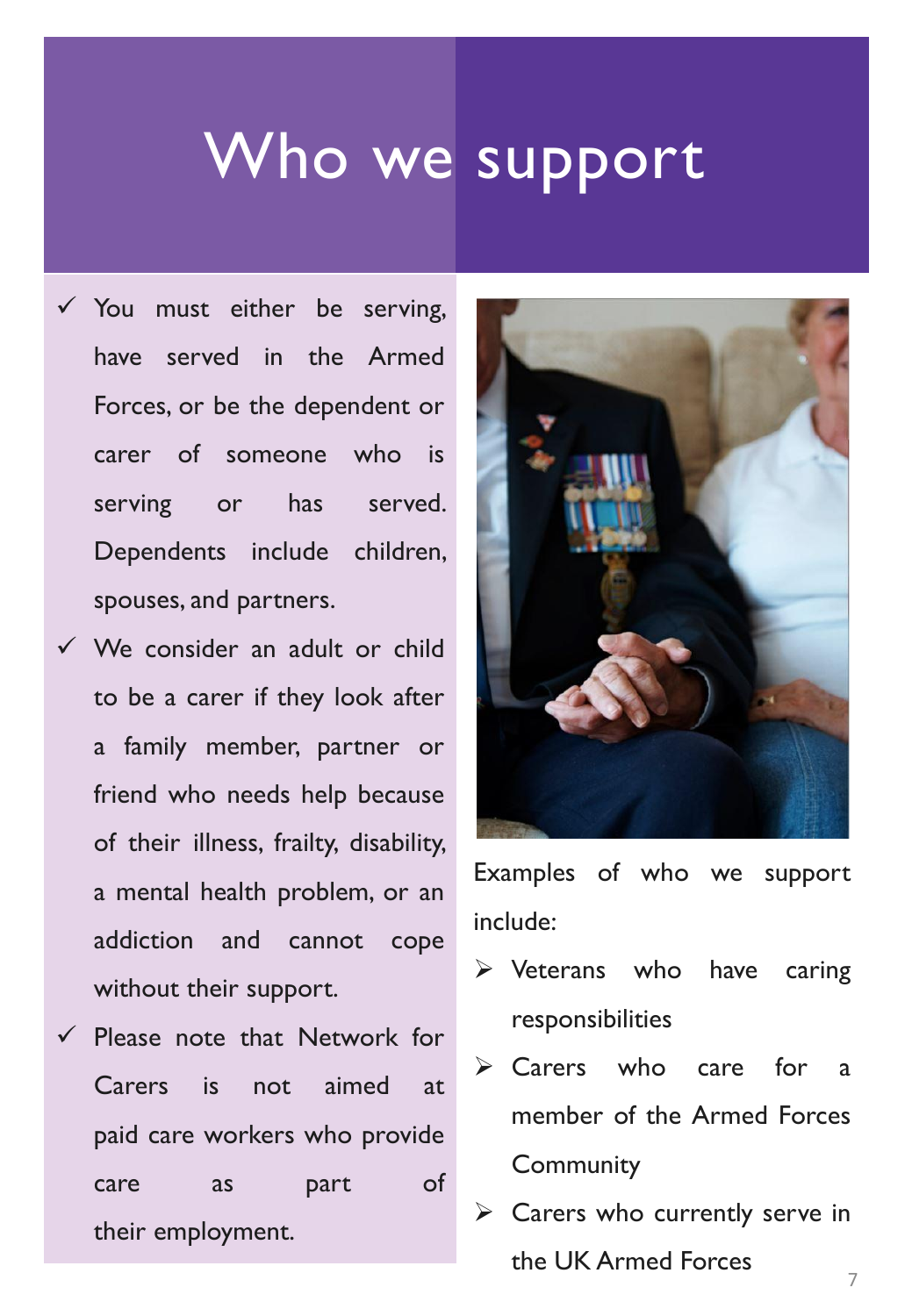# Additional support we offer

We know that it is often difficult for carers to take a break from their caring responsibilities so we can help with a range of support to help you to attend the face-to-face and virtual groups.



### **Support for face-to-face groups**

- ❖ Respite care
- ❖ Travel
- ❖ Childcare

#### **Support for virtual sessions**

- ❖ Digital equipment
- ❖ Familiarisation and training on digital equipment



If you think you may require any of the support detailed above, please select the corresponding tick-box when completing your registration form. You will have the opportunity to discuss your requirements in greater detail with a member of the team during your welcome call.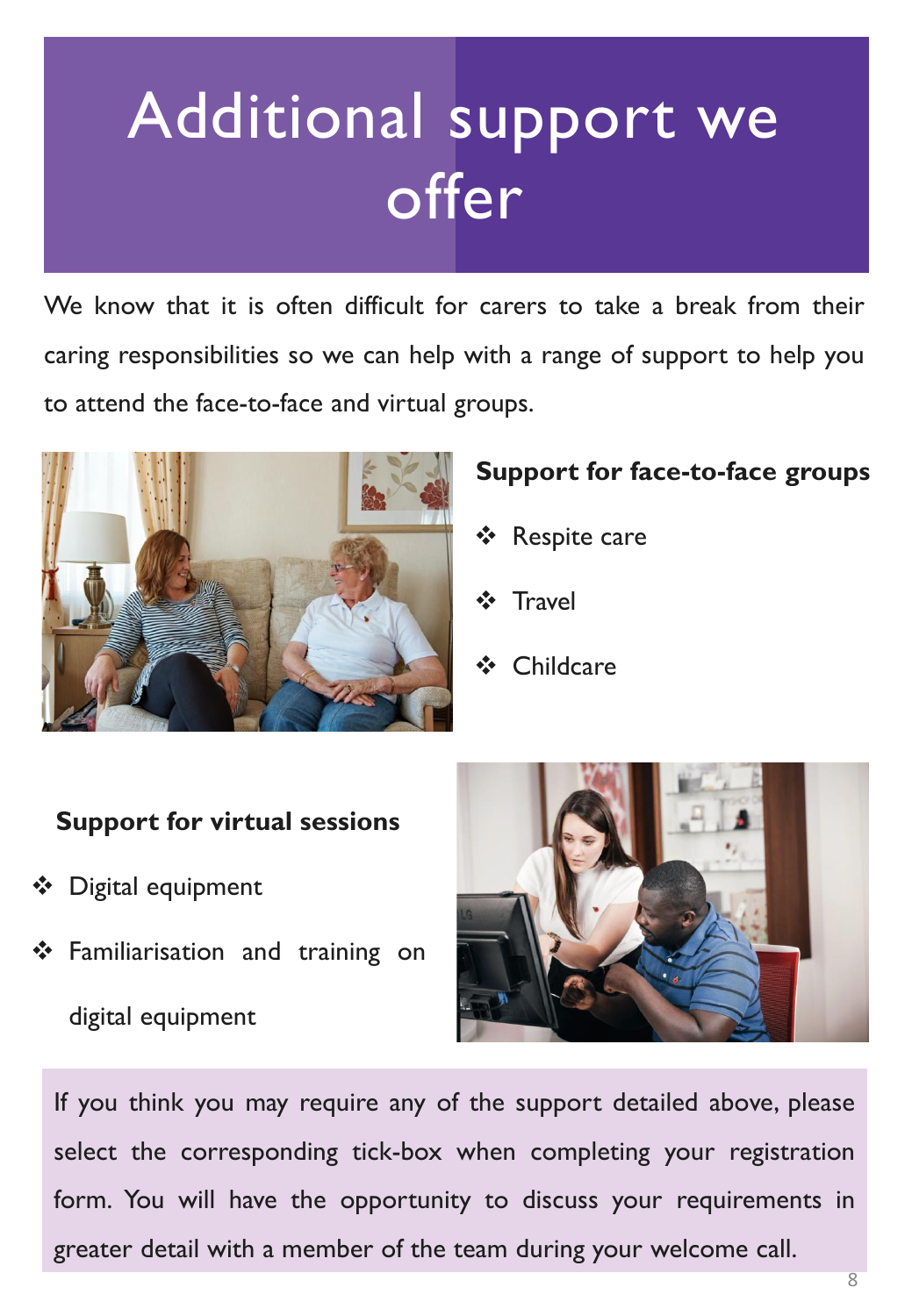# Frequently Asked **Questions**

#### Face-to-Face Social Groups

**How often do the groups meet?** The groups will meet monthly to start with but may eventually decide to meet more frequently.

#### **When are the sessions held?**

This will be different at each location so to check please email us.

### **How long can I attend group sessions?**

You can attend the monthly group sessions for as long as you like.

#### **How long is each session?**

We think that each session will be 60 - 90 minutes but the group may eventually decide to meet for longer.

### **Do I have to attend each monthly session?**

We would like you to attend each monthly session, if possible, as this will help build relationships in the group.

### **Do I have to stay for the duration of the session?**

No, if for whatever reason you wish to leave the session early you may.

### **I am worried about attending a group session.**

Being anxious about attending a new group is completely normal. We will support you to help you feel more at ease before attending a session. Always remember that everyone will be feeling nervous, you are all in the same boat.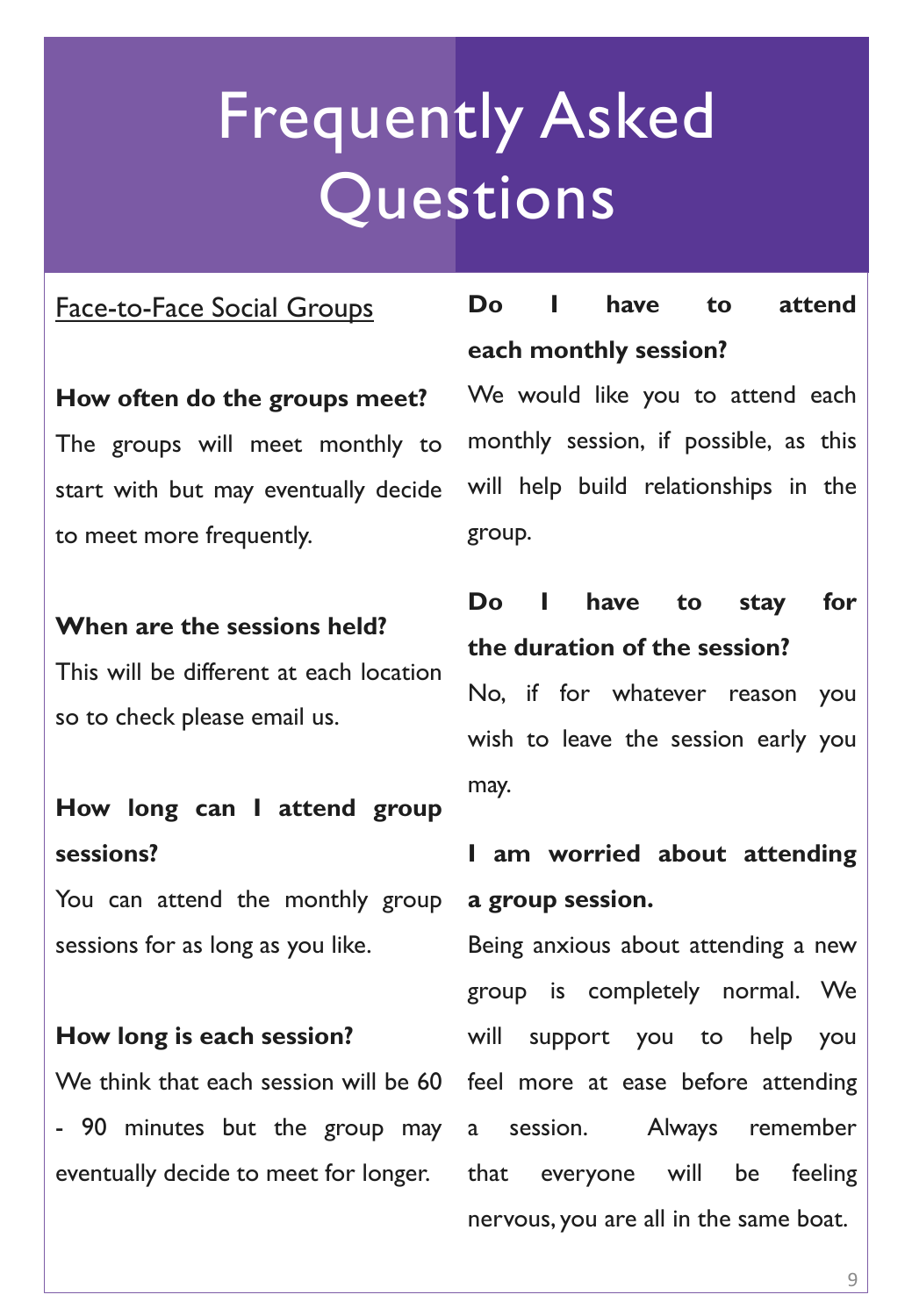#### Virtual Social Groups

# **How often do the virtual groups meet?**

Virtual sessions have more flexibility and are may be held more frequently. We will provide you with a timetable of available sessions for you to choose from.

# **How many virtual sessions can I attend?**

You can attend as many virtual sessions as you like, subject to availability, and you can attend the virtual sessions for as long as you like.

## **How long is each virtual session?**

This will vary between sessions. Please contact us for more details.

## **Can I attend both face-to-face and virtual sessions?**

You are welcome to attend virtual sessions in addition to a face-to-face group.

# **Do I have to stay for the duration of the virtual session?**

No, if for whatever reason you wish to leave the virtual sessions early you may.

### General

# **Is there an age requirement for attendance?**

Network for Carers social groups are open to individuals aged 18 years and over, there is no upper age limit. We hope to extend our programme of support to young carers in the future.

## **Is there an end date to the project?**

The project's external funding ends in April 2023. However, the RBL aims to ensure that the groups can continue in the future, and we will ask you to let us know how you would like the project to continue.